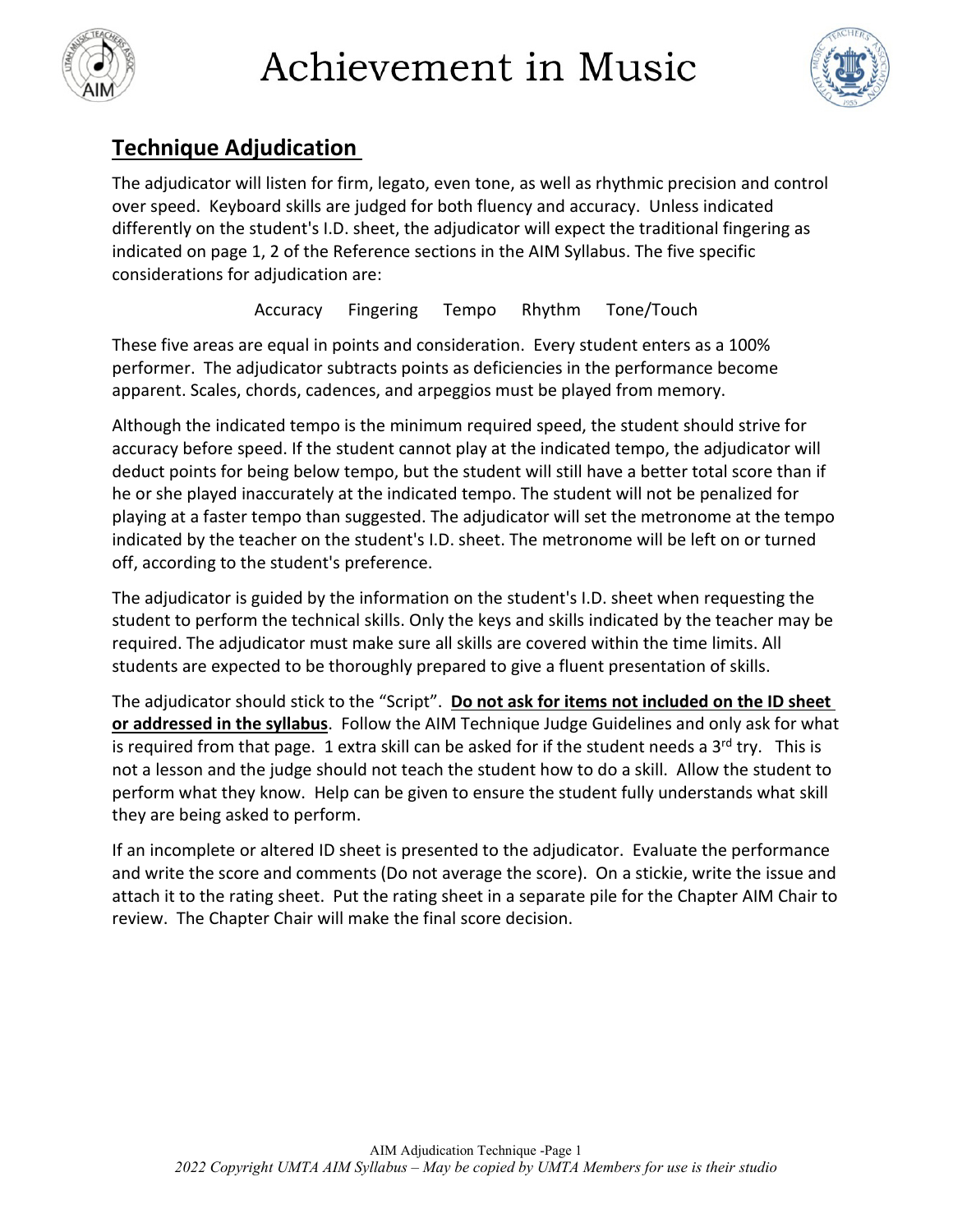



### **AIM TECHNIQUE SCORING RUBRIC**

| Level 1-5        |                                              |                                                         |                                         |                                                     |                                                         |                                   |  |  |  |
|------------------|----------------------------------------------|---------------------------------------------------------|-----------------------------------------|-----------------------------------------------------|---------------------------------------------------------|-----------------------------------|--|--|--|
| <b>Category</b>  | 4 Points                                     | 3 points                                                | 2 points                                |                                                     | 1 Point                                                 | 0 points                          |  |  |  |
| <b>Accuracy</b>  | All pitches correct on 1st                   | 1-2 incorrect                                           | 3-4 incorrect                           |                                                     | 5-6 incorrect                                           | A skill that is not attempted,    |  |  |  |
|                  | try, 1 restart allowed                       | pitches                                                 | pitches                                 |                                                     | pitches                                                 | or attempted but not              |  |  |  |
|                  |                                              |                                                         |                                         |                                                     |                                                         | completed                         |  |  |  |
| <b>Fingering</b> | Fingering adhering to                        | 1-2 incorrect errors                                    | 3-4 incorrect                           |                                                     | 5-6 incorrect                                           | A skill that is not attempted,    |  |  |  |
|                  | standard or teacher's                        |                                                         | errors                                  |                                                     | errors                                                  | or attempted but not              |  |  |  |
|                  | written fingering                            |                                                         |                                         |                                                     |                                                         | completed                         |  |  |  |
| Rhythm           | Steady beat;                                 | 1-2 pauses                                              |                                         | 3-4 pauses                                          | 5 or more pauses                                        | A skill that is not attempted,    |  |  |  |
|                  | 1 re-hit/re-start allowed                    | 2 re-hits/                                              | 3 re-hits/                              |                                                     | Consistently                                            | or attempted but not              |  |  |  |
|                  |                                              | re-starts                                               |                                         | re-starts                                           | uneven                                                  | completed                         |  |  |  |
| <b>Tempo</b>     | Minimum or written                           | Mild slowing or                                         | Frequent slowing                        |                                                     | Slower than                                             | A skill that is not attempted,    |  |  |  |
|                  | tempo maintained                             | speeding up                                             | or speeding up                          |                                                     | minimum tempo                                           | or attempted but not              |  |  |  |
|                  | (not below minimum)                          |                                                         |                                         |                                                     | Inconsistent                                            | completed                         |  |  |  |
| Tone &           | Firm, Clean, legato                          | 1-2 instances of bad                                    | 3-4 instances of                        |                                                     | An overall poor                                         | A skill that is not attempted,    |  |  |  |
| Touch            | tone; keys released on                       | release or unclean                                      | bad release or                          |                                                     | tone and lack of                                        | or attempted but not              |  |  |  |
|                  | repeated notes of                            | sound                                                   |                                         | unclean sound                                       | clean sound                                             | completed                         |  |  |  |
|                  | chords                                       |                                                         |                                         |                                                     |                                                         |                                   |  |  |  |
|                  |                                              |                                                         | <b>Level 6-10</b>                       |                                                     |                                                         |                                   |  |  |  |
| <b>Accuracy</b>  | All pitches correct on 1st                   | 1-2 incorrect                                           | 3-4 incorrect                           |                                                     | 5-6 incorrect                                           | A skill that is attempted but     |  |  |  |
|                  | try; 1 restart allowed                       | pitches                                                 | pitches                                 |                                                     | pitches                                                 | not completed or not              |  |  |  |
|                  |                                              |                                                         |                                         |                                                     |                                                         | attempted                         |  |  |  |
| <b>Fingering</b> | Fingering adhering to                        | 1-2 incorrect errors                                    | errors                                  |                                                     | 5-6 incorrect errors                                    | A skill that is not attempted,    |  |  |  |
|                  | standard or teacher's                        |                                                         |                                         |                                                     |                                                         | or attempted but not              |  |  |  |
|                  | written fingering                            |                                                         |                                         |                                                     |                                                         | completed                         |  |  |  |
| Rhythm           | Steady beat;                                 | 1-2 pauses                                              |                                         | 3-4 pauses                                          | 5 or more pauses                                        | A skill that is not attempted,    |  |  |  |
|                  | 1 re-hit/re-start allowed                    | 2 re-hits/                                              |                                         | 3 re-hits/                                          | Consistently                                            | or attempted but not              |  |  |  |
|                  |                                              | re-starts                                               |                                         | re-starts                                           | uneven                                                  | completed                         |  |  |  |
| <b>Tempo</b>     | Minimum or written                           | Mild slowing or                                         |                                         | Frequent slowing                                    | Slower than                                             | A skill that is not attempted,    |  |  |  |
|                  | tempo maintained                             | speeding up                                             | or speeding up                          |                                                     | minimum tempo                                           | or attempted but not              |  |  |  |
|                  | (not below minimum)                          |                                                         |                                         |                                                     | Inconsistent                                            | completed                         |  |  |  |
| Tone &           | Firm, Clean, legato tone;                    | 1-2 instances of                                        |                                         | Generally poor tone                                 | Poor hand shape                                         | A skill that is not attempted, or |  |  |  |
| <b>Touch</b>     | keys released on repeated<br>notes of chords | inconsistent tone or<br>synchronization                 | and lack of clean                       |                                                     | Legato needs<br>improvement,                            | attempted but not completed       |  |  |  |
|                  | Hand carefully                               |                                                         | sound                                   |                                                     | Unsynchronized more                                     |                                   |  |  |  |
|                  | synchronized, good hand                      |                                                         |                                         |                                                     | than twice                                              |                                   |  |  |  |
|                  | shape                                        |                                                         |                                         |                                                     |                                                         |                                   |  |  |  |
| <b>Category</b>  |                                              | <b>Modulation</b>                                       |                                         | <b>Transposition</b>                                |                                                         |                                   |  |  |  |
| <b>Accuracy</b>  |                                              | Followed correct Modulation structure                   |                                         | Played correctly in key of student's choice (1 Key) |                                                         |                                   |  |  |  |
| <b>Fingering</b> |                                              | Fingering choices are good and do not lead to stumbling |                                         |                                                     | Fingering choices are good and do not lead to stumbling |                                   |  |  |  |
| Rhythm           |                                              | Tempo maintained through modulation                     |                                         | Steady tempo - no minimum tempo                     |                                                         |                                   |  |  |  |
| <b>Tempo</b>     |                                              | Meter and good flow maintained                          |                                         | No significant pauses/re-starts                     |                                                         |                                   |  |  |  |
| Tone &           | Firm and clean tone, showing confidence      |                                                         | Firm and clean tone, showing confidence |                                                     |                                                         |                                   |  |  |  |
| <b>Touch</b>     |                                              |                                                         |                                         |                                                     |                                                         |                                   |  |  |  |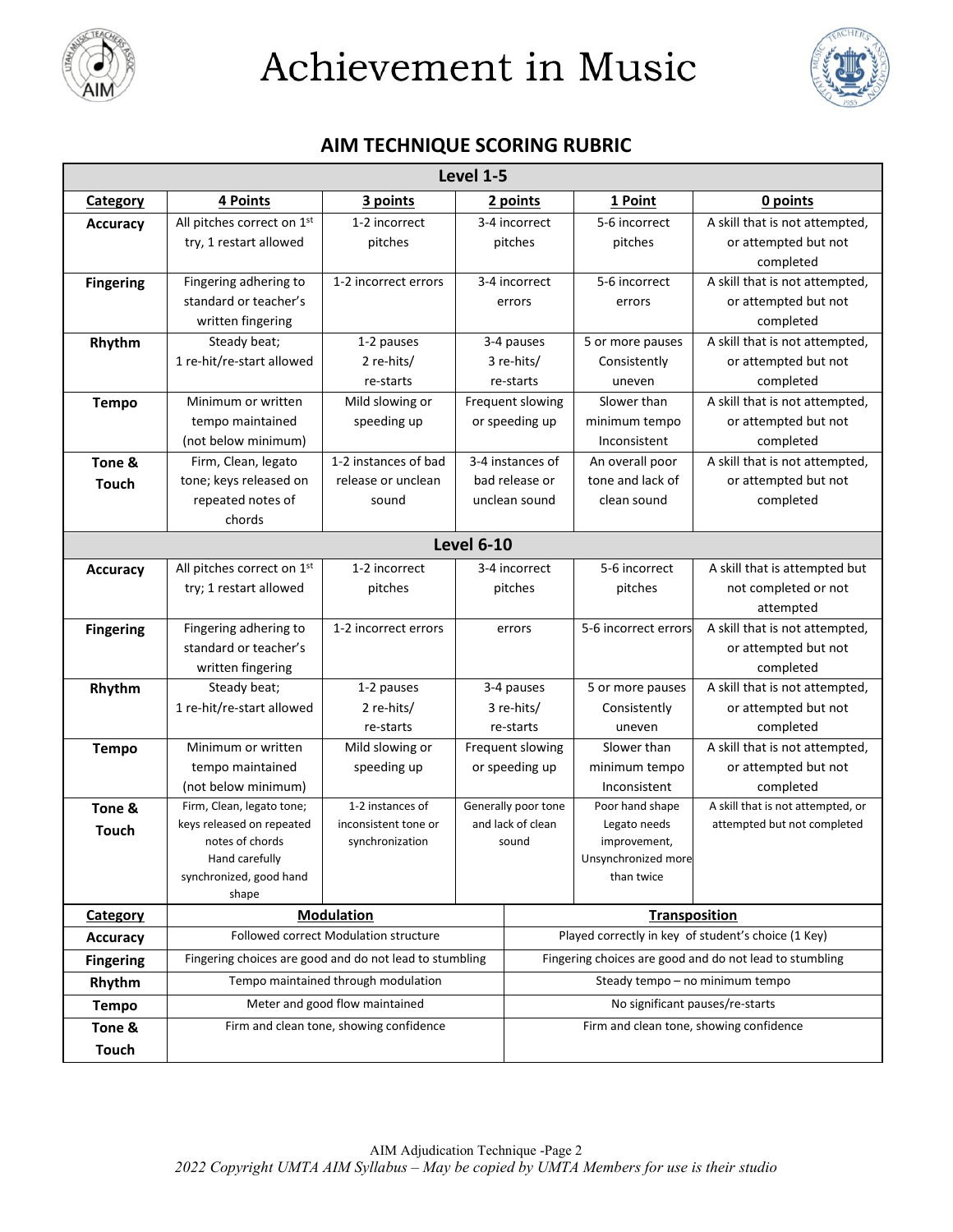



### **AIM TECHNIQUE JUDGE GUIDELINES**

| Level 1               | <b>Scales</b>                                                                           | <b>Chord Progression</b>                  | <b>Chords</b>                                                    | <b>Arpeggios</b>                                                       |
|-----------------------|-----------------------------------------------------------------------------------------|-------------------------------------------|------------------------------------------------------------------|------------------------------------------------------------------------|
| <b>Time Limit</b>     | Ask for 2 scales:                                                                       | Ask for 2 chord progressions:             | Ask for 2 chords:                                                | Ask for 2 arpeggios:                                                   |
| 5 minutes<br>HS or HT | 1 major and 1 minor                                                                     | 1 major and 1 minor                       | 1 major and 1 minor                                              | 1 major and 1 minor                                                    |
|                       |                                                                                         |                                           |                                                                  |                                                                        |
| Level 2               | <b>Scales</b>                                                                           | <b>Chord Progression</b>                  | <b>Chords</b>                                                    | <b>Arpeggios</b>                                                       |
| <b>Time Limit</b>     | Ask for 2 scales:                                                                       | Ask for 2 chord progressions:             | Ask for 2 chords:                                                | Ask for 2 arpeggios:                                                   |
| 5 minutes             | 1 major <b>and</b> 1 minor                                                              | 1 major and 1 minor                       | 1 major and 1 minor                                              | 1 major and 1 minor                                                    |
| HS or HT              |                                                                                         |                                           |                                                                  |                                                                        |
| Level 3               | <b>Scales</b>                                                                           | <b>Chord Progression</b>                  | <b>Chords</b>                                                    | <b>Arpeggios</b>                                                       |
| <b>Time Limit</b>     | Ask for 2 scales:                                                                       | Ask for 2 chord progressions:             | Ask for 2 chords:                                                | Ask for 2 arpeggios:                                                   |
| 7 minutes             | 1 major and 1 minor                                                                     | 1 major and 1 minor                       | 1 major and 1 minor                                              | 1 major and 1 minor                                                    |
| HS or HT              |                                                                                         |                                           |                                                                  |                                                                        |
| Level 4               | <b>Scales</b>                                                                           | <b>Chord Progression</b>                  | <b>Chords</b>                                                    | <b>Arpeggios</b>                                                       |
| <b>Time Limit</b>     | Ask for 2 scales:                                                                       | Ask for 2 chord progressions:             | Ask for 2 chords:                                                | Ask for 2 arpeggios:                                                   |
| 7 minutes             | 1 major and 1 minor                                                                     | 1 major and 1 minor                       | major, minor,                                                    | major, minor,                                                          |
| HS or HT              | (natural, harmonic or                                                                   | <b>Ask for 1 Transposition</b>            | diminished OR augmented                                          | diminished OR augmented                                                |
|                       | melodic)                                                                                | 1 major OR 1 minor                        |                                                                  |                                                                        |
| Level 5               | <b>Scales</b>                                                                           | <b>Chord Progression</b>                  | <b>Chords</b>                                                    | <b>Arpeggios</b>                                                       |
| <b>Time Limit</b>     | Ask for 4 scales:                                                                       | <b>Ask for 2 Resolutions:</b>             | Ask for 2 chords:                                                | Ask for 2 arpeggios:                                                   |
| 9 minutes             | 1 major, 1 minor, Dorian                                                                | 1 major and 1 minor                       | Mm7 <sup>th</sup> OR dd7 <sup>th</sup>                           | Mm7 <sup>th</sup> OR dd7 <sup>th</sup>                                 |
| HS or HT              | mode, and chromatic                                                                     |                                           | Ask for 1 Qualities of 7th                                       |                                                                        |
|                       |                                                                                         |                                           | chords pattern (given key)                                       |                                                                        |
|                       |                                                                                         |                                           | MM, Mm, mM, mm, dm, dd                                           |                                                                        |
| Level 6               | <b>Scales</b>                                                                           | <b>Chord Progression</b>                  | <b>Chords</b>                                                    | <b>Arpeggios</b>                                                       |
| <b>Time Limit</b>     | Ask for 4 scales:                                                                       | Ask for 2 chord progressions:             | Ask for 2 chords:                                                | Ask for 2 arpeggios:                                                   |
| 9 minutes             | 1 major, 1 minor,                                                                       | 1 major and 1 minor                       | Mm7 <sup>th</sup> OR dd7 <sup>th</sup>                           | Mm7 <sup>th</sup> OR dd7 <sup>th</sup>                                 |
| HS or HT              | Phrygian mode, and<br>chromatic                                                         |                                           | Ask for 1 Qualities of 7th                                       |                                                                        |
|                       |                                                                                         |                                           | chords pattern (given key)                                       |                                                                        |
|                       |                                                                                         |                                           |                                                                  |                                                                        |
|                       |                                                                                         |                                           | MM, Mm, mM, mm, dm, dd                                           |                                                                        |
| Level 7, 8, 9         | <b>Scales</b>                                                                           | <b>Chord Progression</b>                  | <b>Chords</b>                                                    | <b>Arpeggios</b>                                                       |
| <b>Time Limit</b>     | See chosen presentation:                                                                | See chosen presentation:                  | See chosen presentation:                                         | See chosen presentation:                                               |
| 12 minutes            | Ask for 3 scales:                                                                       | <b>Chord Progression:</b>                 | Tonic 4-note chord:                                              | Tonic 4-note arpeggio:                                                 |
| НT                    | 1 major, 1 minor                                                                        | 1 major and 1 minor                       | 1 major and 1 minor                                              | 1 major and 1 minor                                                    |
|                       | and (Lydian, Mixolydian,<br>Locrian) mode OR Blues                                      | <b>Modulation:</b><br>1 major and 1 minor | Dom 7 <sup>th</sup> : 2 chords<br>Dim 7 <sup>th</sup> : 2 chords | Dom 7 <sup>th</sup> : 2 arpeggios<br>Dim 7 <sup>th</sup> : 2 arpeggios |
|                       |                                                                                         | Transposition: 1 key                      |                                                                  |                                                                        |
| Level 10              | <b>Scales</b>                                                                           | <b>Chord Progression</b>                  | <b>Chords</b>                                                    | <b>Arpeggios</b>                                                       |
| Time Limit            | Ask for                                                                                 | Ask for                                   | Ask for                                                          | Ask for                                                                |
| 15 minutes            | Parallel: (JC) (2 scales)                                                               | <b>Chord Progression: (JC)</b>            | Tonic 4-note chord: (JC)                                         | Tonic 4-note arpeggio: (JC)                                            |
| HT                    | 1 major and 1 minor                                                                     | 1 major and 1 minor                       | 1 major and 1 minor                                              | 1 major and 1 minor                                                    |
|                       | Grand: (SC) (1 Scale)                                                                   | <b>Modulation: (SC)</b>                   | Dom 7 <sup>th</sup> : (SC) 1 chord                               | Dom 7 <sup>th</sup> : (SC) 1 arpeggio                                  |
|                       | 1 major OR 1 minor                                                                      | 1 major OR 1 minor                        | Dim $7th$ : (JC) 1 chord                                         | Dim $7th$ : (JC) 1 arpeggio                                            |
|                       | Interval: (SC) (2 scales)                                                               | Transposition: (SC) 1 key                 |                                                                  |                                                                        |
|                       | 6 <sup>th</sup> - major <b>OR</b> minor<br>3rd/10 <sup>th</sup> - major <b>OR</b> minor |                                           |                                                                  |                                                                        |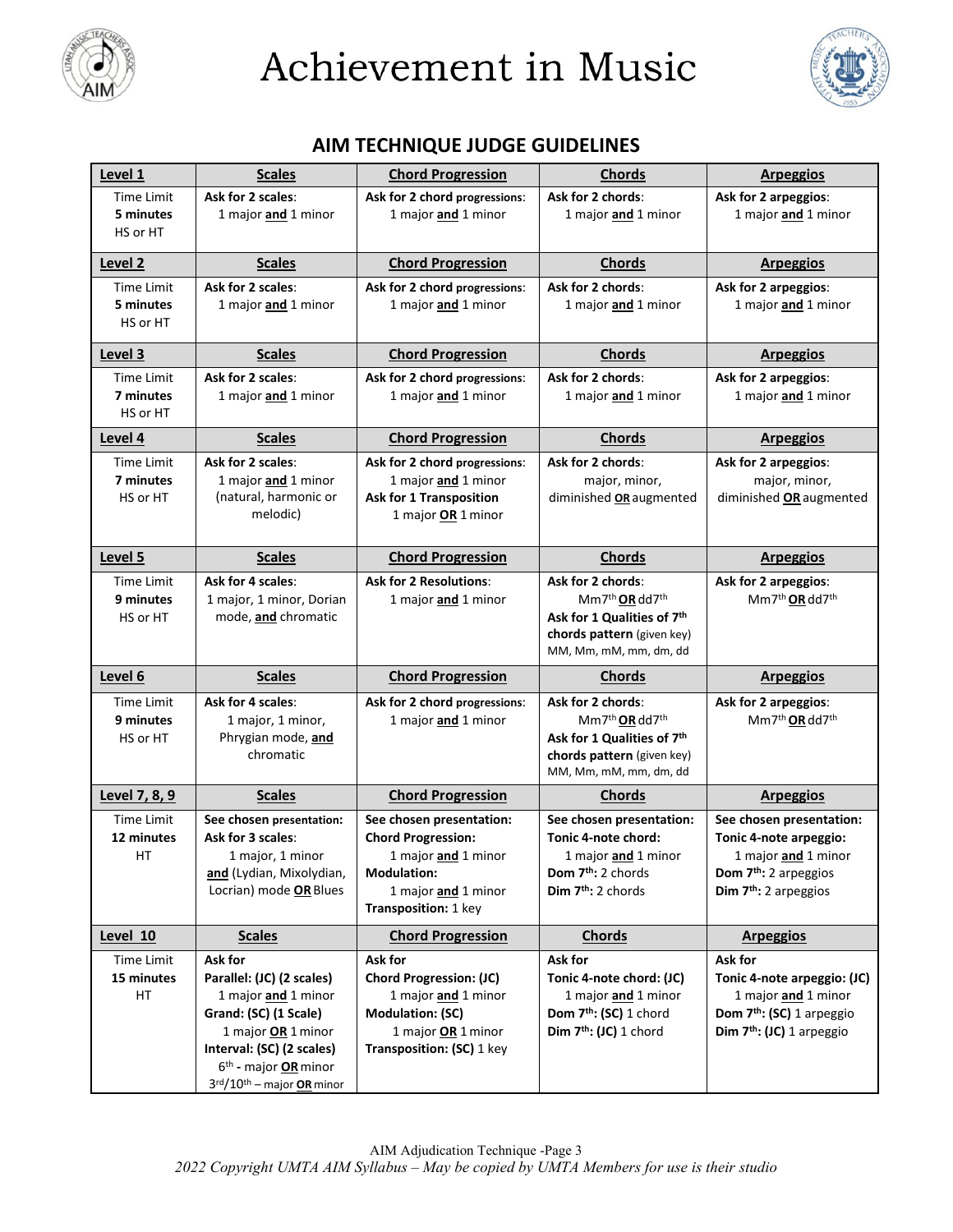



#### **Modulation** Example for levels 7, 8, 9, and 10.

Modulation should be played in this form (Keys will vary with each level):

#### Major:

Original Key: I V7 I vi6

New Key: ii6 I6/4 V7 I



minor:

Original Key: i V7 i i

New Key: iv6 i6/4 V7 i



**Transposition** Example for levels 7, 8, 9, and 10.

**Level 7, 8, 9** - Transpose 4 measures of any hymn or 4-part choral style or a piece of equal or greater difficulty piece to 1 other key.

**Level 10** - Transpose 8 measures of any hymn or 4-part choral style or a piece of equal or greater difficulty piece to 1 other key.

Student should bring with them to the evaluation:

2 copies of student's chosen piece in the original key.

1 copy for the judge to reference.

1 copy for the student to play from.



Student must play from the original key and should look at the music even if it is memorized, although student will not be penalized for playing from memory. They can write finger numbers above the staff, intervals numbers in the middle of the staff and Roman numerals below the staff. They cannot write note names or add any accidentals.